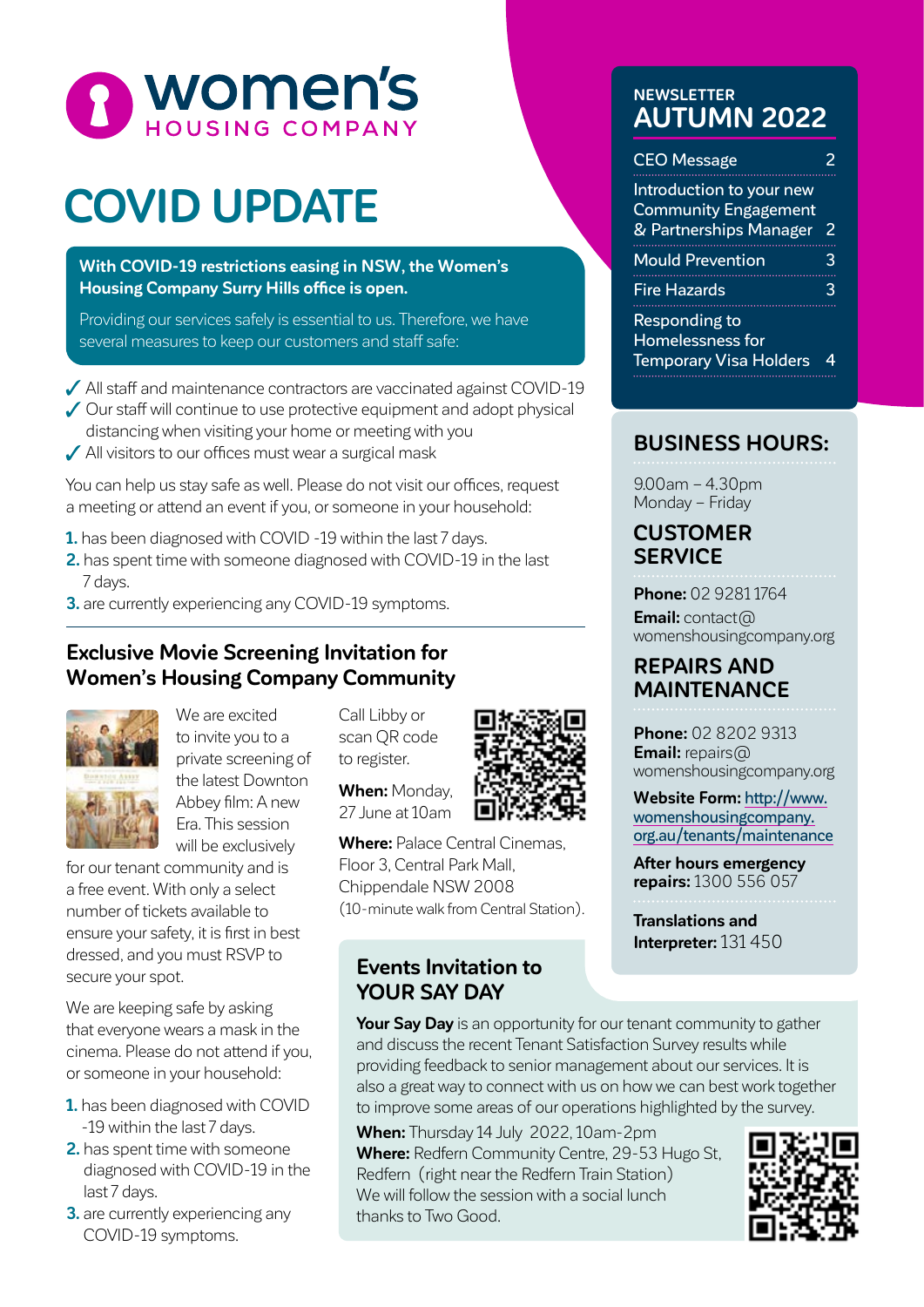# **CEO Message**

Women's homelessness has received quite a bit of media attention in recent months and the Women's Housing Company (WHC) has been involved in sharing experiences and proposing solutions. We were part of the ARE media campaign – Unhoused: Campaigning for safe homes for Australia's women. The campaign called for \$7.6 billion investment in 16,810 social houses for women over 4 years. An enormous thank you to all our tenants that generously shared their experiences with journalists – their input has informed coverage on SBS, Marie Claire, the Australian Women's Weekly and more. We look forward to the new Federal Government's initiatives to address domestic violence and homelessness, along with increased social housing for women.

I am pleased to share that the WHC has been successful in several tenders from the NSW Government. We have received funding for new social and affordable housing, which

will also include a substantial contribution from our own funds. We have purchased the first block in Bankstown, which will be available in a few months to accommodate 7 women. We are in the market for more purchases so will keep you posted.

- We are also expecting new housing through the NSW Land and Housing Corporation, the first of which is in Peakhurst. This program is specifically for older women and the properties are brand new.
- **The Older Women's Network** NSW has been fundraising through their 'Buy a Brick' Campaign, to contribute to the WHC's purchase of new housing. An incredible \$13,800 has been raised so far and we were honored to receive a cheque at a recent celebration.
- The Phatt Duck team is also fundraising for the WHC whilst riding their bike over 10 days from Mittagong in NSW to Perth to raise awareness of domestic violence.



- Woollahra Council unanimously voted to extend our housing program for 3 years, providing housing for 10 women and their children.
- The Bondi Beach Babes generously donated proceeds from their International Women's Day Business Awards to the WHC.

My update highlights the enormous support we receive to do what we do best – provide housing and support for women who would otherwise have nowhere to call home. Our partnerships and collaborations allow us to expand our services and do more than what we would otherwise be able. A warm thank you to all our supporters in the year where we celebrate 40 Years of Service.

Best regards, **Debbie Georgopoulos** CEO WHC

## **Reconciliation Action Plan**

We are beginning to form our Reconciliation Action Plan, a commitment to contribute to reconciliation with Aboriginal and Torres Strait Islander People. If you would like to be involved, please contact Libby on **0417 228 067** or email **libby@ womenshousingcompany. org**.

## **Introduction to your new Community Engagement & Partnerships Manager**



We welcome Libby Caskey to the team. Libby will lead community and tenant engagement for the WHC. This includes delivering on priorities from the Community and Tenant Engagement Strategy 2020-2024.

Some of you have already met Libby at the recent TAG meeting, where she heard from your representatives and discussed increasing pathways to building connections and digital literacy. Libby looks forward to meeting more tenants and working on a range of projects to support our work.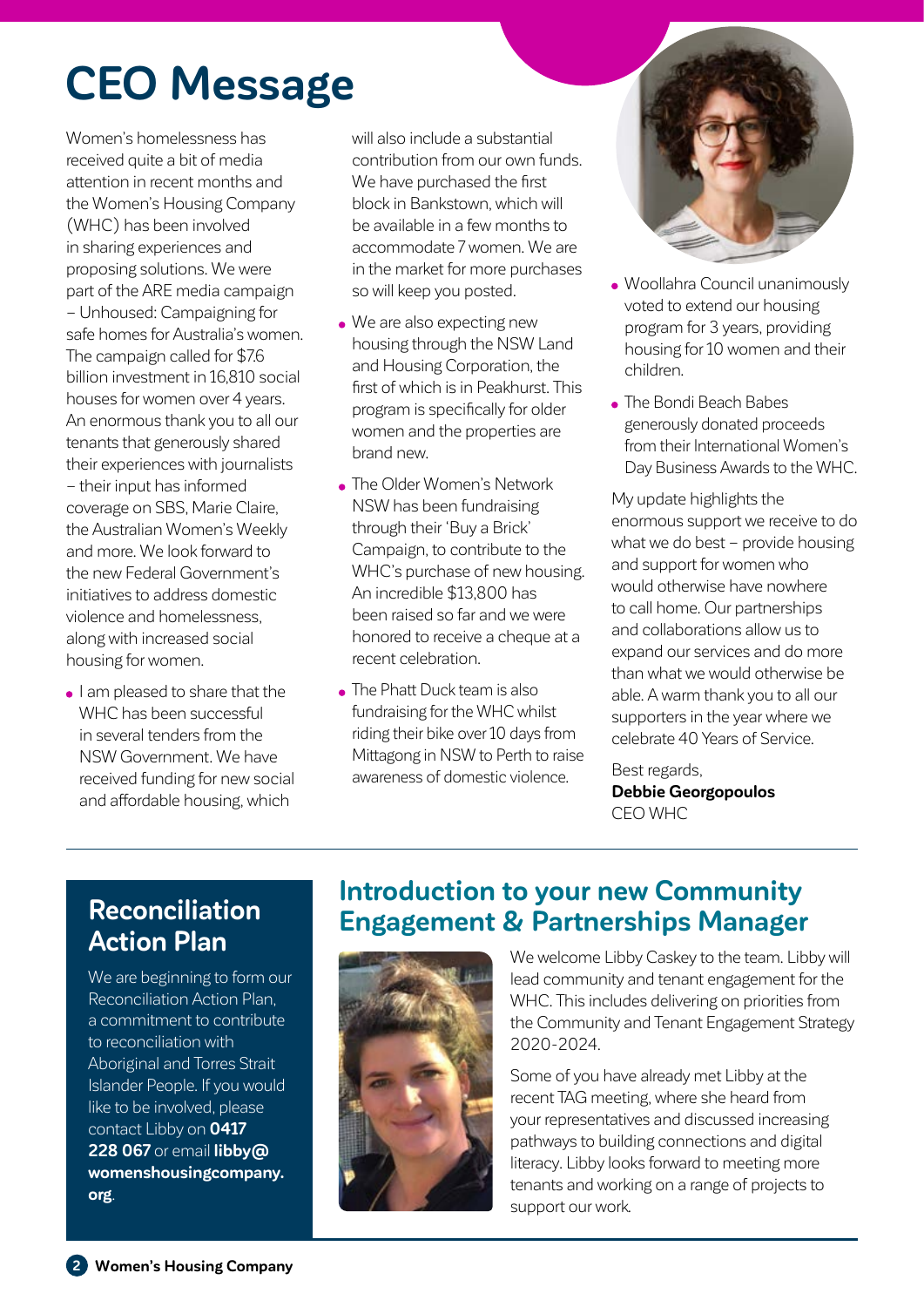# **Mould Prevention**

#### **With ongoing wet and rainy conditions, preventing and treating mould is essential to ensure your home stays clean and comfortable.**

Mould thrives in warm, humid conditions and its cousin mildew, is difficult to treat once it takes root inside your home, so prevention is the best way to tackle it.

#### **Here are three easy steps to prevent mould:**



| <b>STEP ONE</b>        | <b>STEP TWO</b>                        | <b>STEP THREE</b>                    |
|------------------------|----------------------------------------|--------------------------------------|
| <b>Check your home</b> | Keep areas dry whenever possible       | Make sure you have the right         |
| • Ventilate            | If you have just finished the washing  | products to combat mould             |
| • Open curtains        | up after a meal, make sure all         | Vinegar is a biodegradable natural   |
| and blinds             | surfaces are dry. And if there's been  | mould growth inhibitor and can       |
| • Wipe away moisture   | a spill on the carpet or a leak due to | be used undiluted to clean most      |
| and condensation       | heavy rainfall, it's best to get them  | bathroom surfaces. However, if using |
| • Contact 9281 1764 if | cleaned up straight away as mould      | harsher cleaning products, make sure |
| you suspect a leak.    | can grow and spread very quickly.      | not to ingest the chemical residue.  |

### **TIP: Mouldy bathroom?**

**Spray the surfaces in vinegar only. Leave for an hour and then wipe it down with a damp cloth.**

Voila! A mould free home during a year with lots of rain still to come. Source: https://www.facs.nsw.gov.au/housing/living/health-safety-savings/mould

# **Fire Hazards**

**With winter around the corner, we want to remind you to keep fire safe. Please take the time to review the below checklist recommended by NSW Fire & Rescue (please see full checklist document via https://www.fire.nsw.gov.au/page.php?id=9284)** 

#### **HEATERS**

- Check your electric and gas heaters before you use them. If you suspect a fault have the item checked by a qualified repairer or replaced. Check all cords for fraying and damage. Plug heaters directly into wall sockets only.
- Do not overload powerboards.
- Ensure everything is kept a metre from the heater.

#### **ELECTRIC BLANKETS**

• Electric blankets are not designed to be used while sleeping. Consider adding additional bedding to keep warm if needed.

WHC carries out annual fire inspections across all units. Please be available when your unit's compulsory annual fire inspection is scheduled.



## **Staff Updates**



**Samantha Pantermarakis** Tenancy Manager

Samantha commenced with WHC in May 2022 as a Tenancy Manager for the Inner West.



**Katie Oats** Case Manager

Katie commenced with the WHC in April 2022 as Case Manager for our Together Home Program.